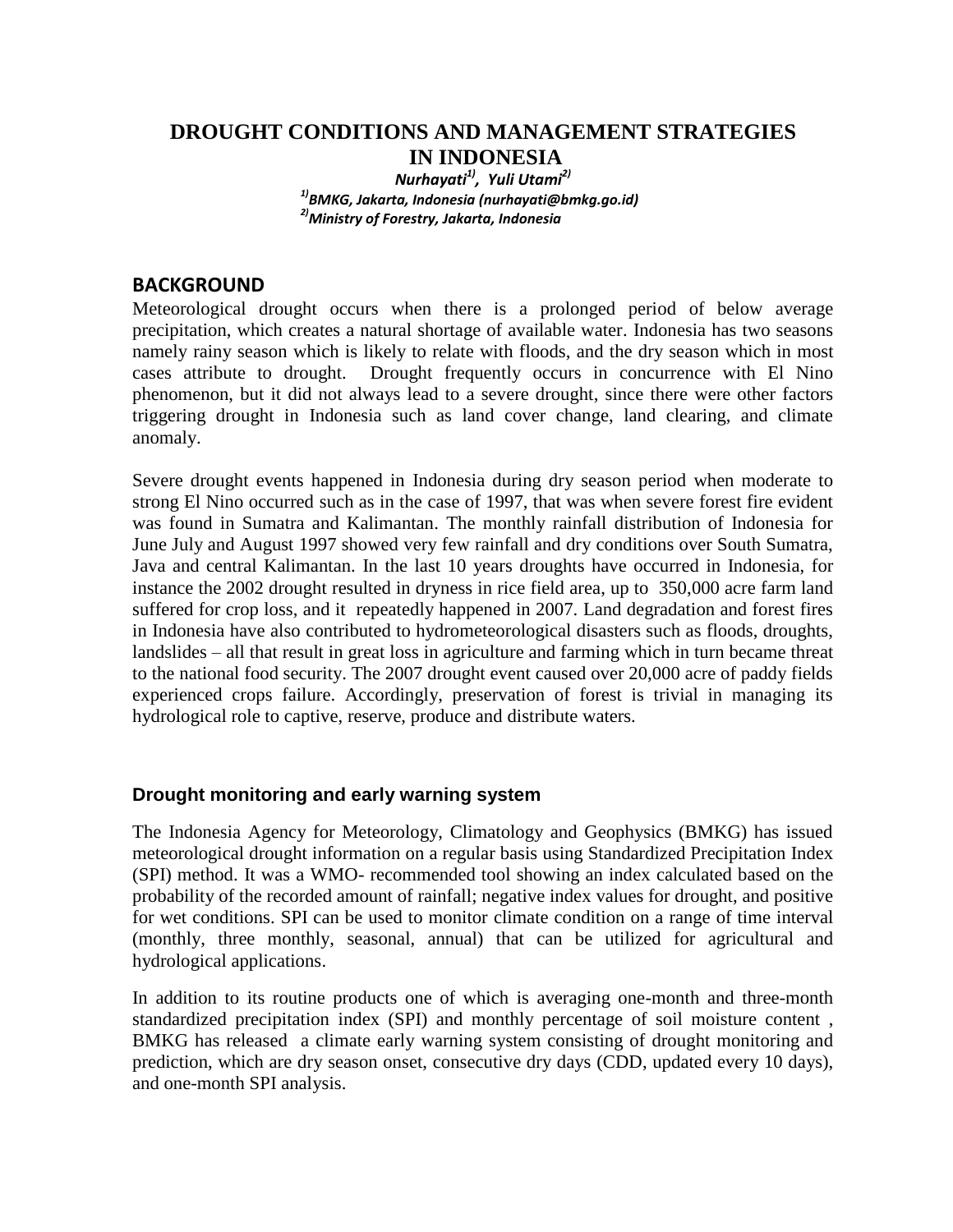

 Figure 1. Samples of drought monitoring using SPI based on rainfall observation data (left) and RMM satellite data (right).



Figure 2. Information on (monthly) soil moisture content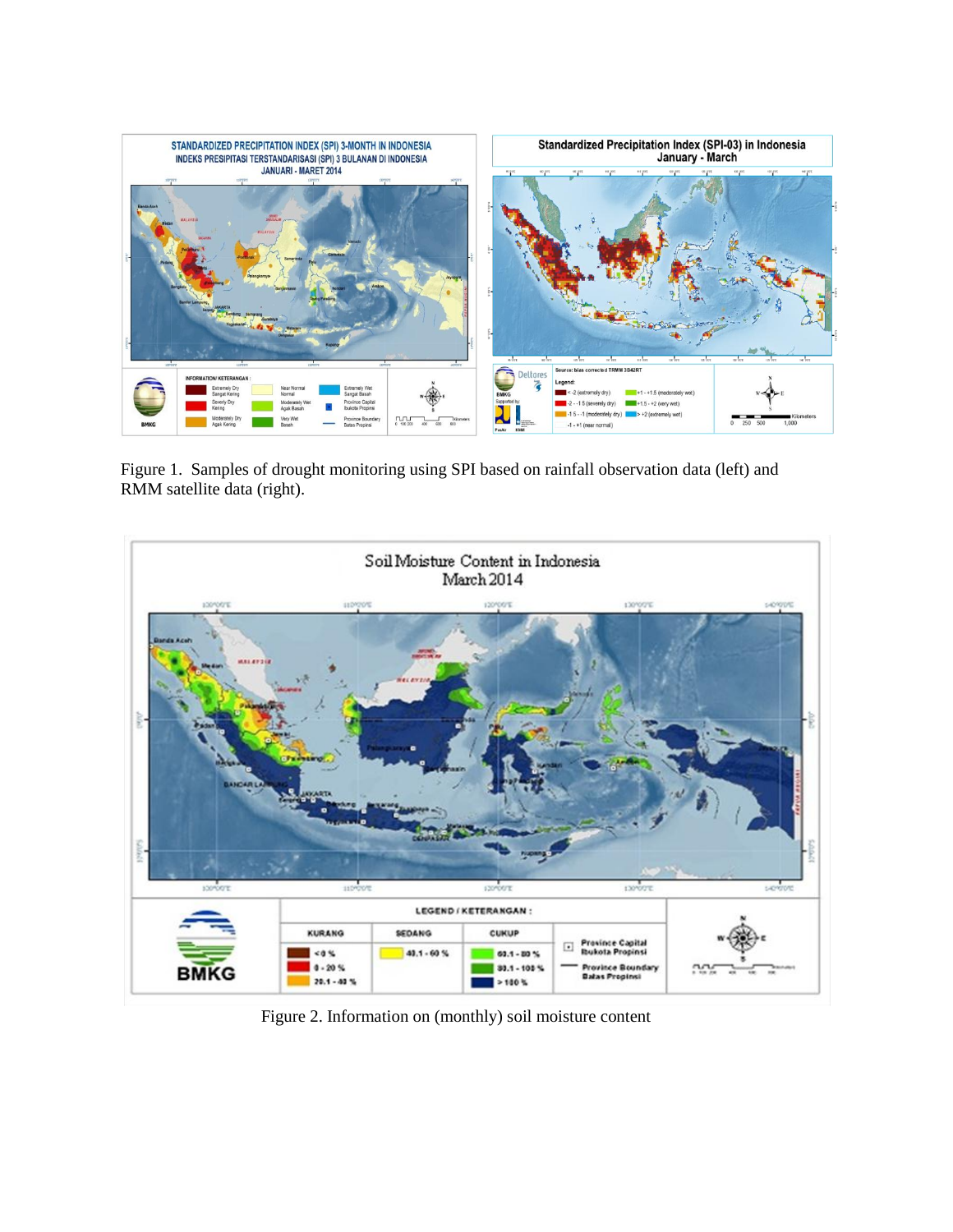

Figure 3. Consecutive Dry Days (CDD) information, updated every 10 days.



Figure 4. Prediction of dry season onset 2014

The drought early warning information has been disseminated to the related stakeholders which are Ministry of Agriculture, Directorate of Water Resources, Local authorities, and the National Board for Disaster Management. The information can also be accessed through the following website: *cews. bmkg. go.id* . There is another national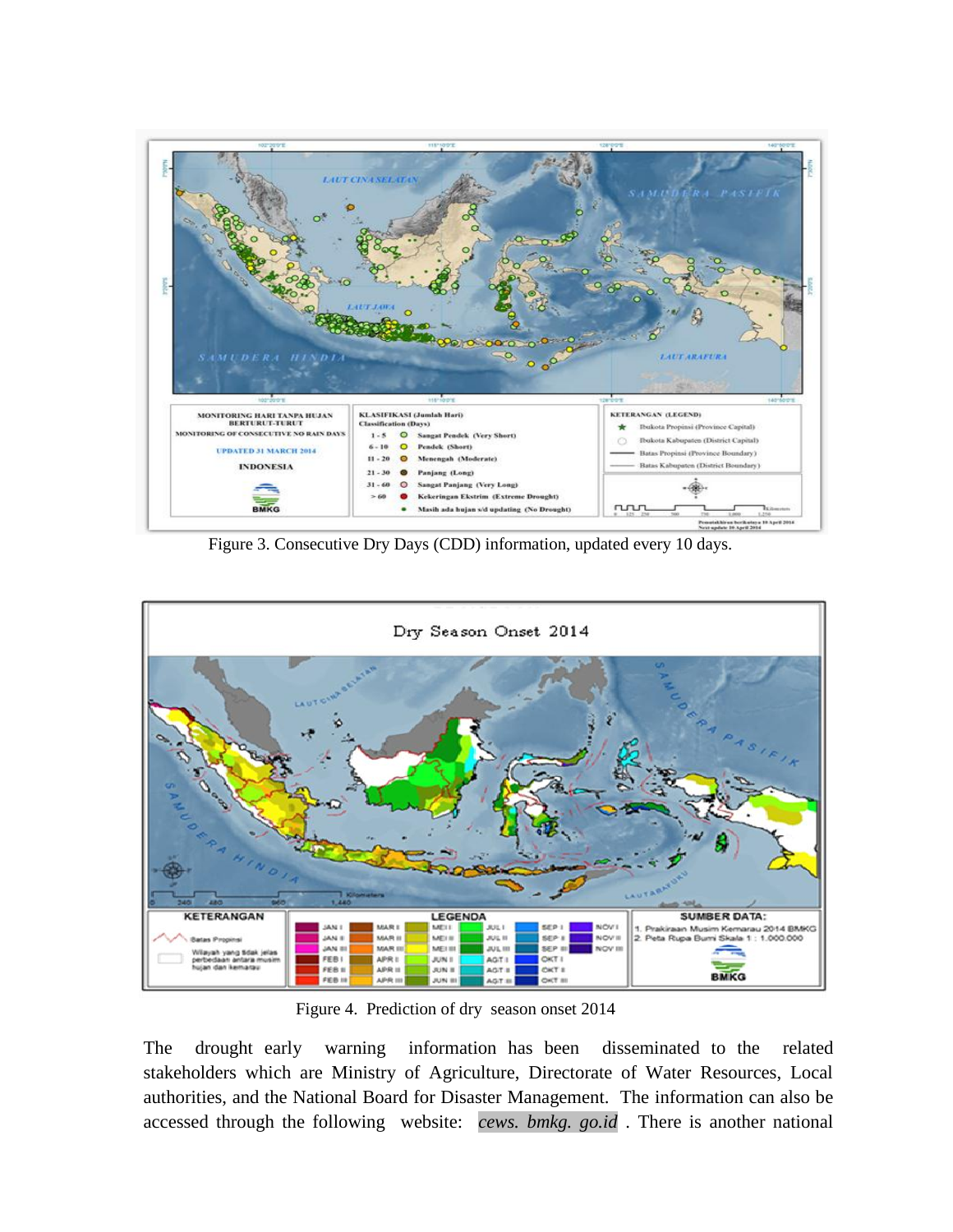committee of water and river basin management including the function of making formulation for fulfilling water consumption in Indonesia. This committee consists of Directorate General for Water resources, National Met Service, Directorate of Groundwater and Earth and related NGOs who meet on regular basis as a task team to make recommendations for the policy makers at national level on appropriate actions/ programs to be undertaken in water resources issues including drought. It was the Directorate General of Water Resources who issued the early warning system containing level of alert based on water level height (this however more about flood warning).



Figure 5. Waterlevel in Katulampa Ditch

### **Practices to alleviate drought impacts**.

So far, the Government has taken some actions in coping with drought impacts for instance, in agriculture by providing drought tolerance seeds, water pumps, and covering the climate index insurance premium. More practice in agriculture was providing guidance for farmers and extension workers through crop calendar system on when to start sowing, what selection of crops to be planted and apply proper treatment during the growing phases of plants. For domestic water supply there has been effort in building "*embung',* that is small reservoir/artificial well during wet period for anticipating water shortage problem in dry season period. Accordingly, accurate and timely seasonal prediction is critically required by agriculture and water sectors, as well as the local authorities.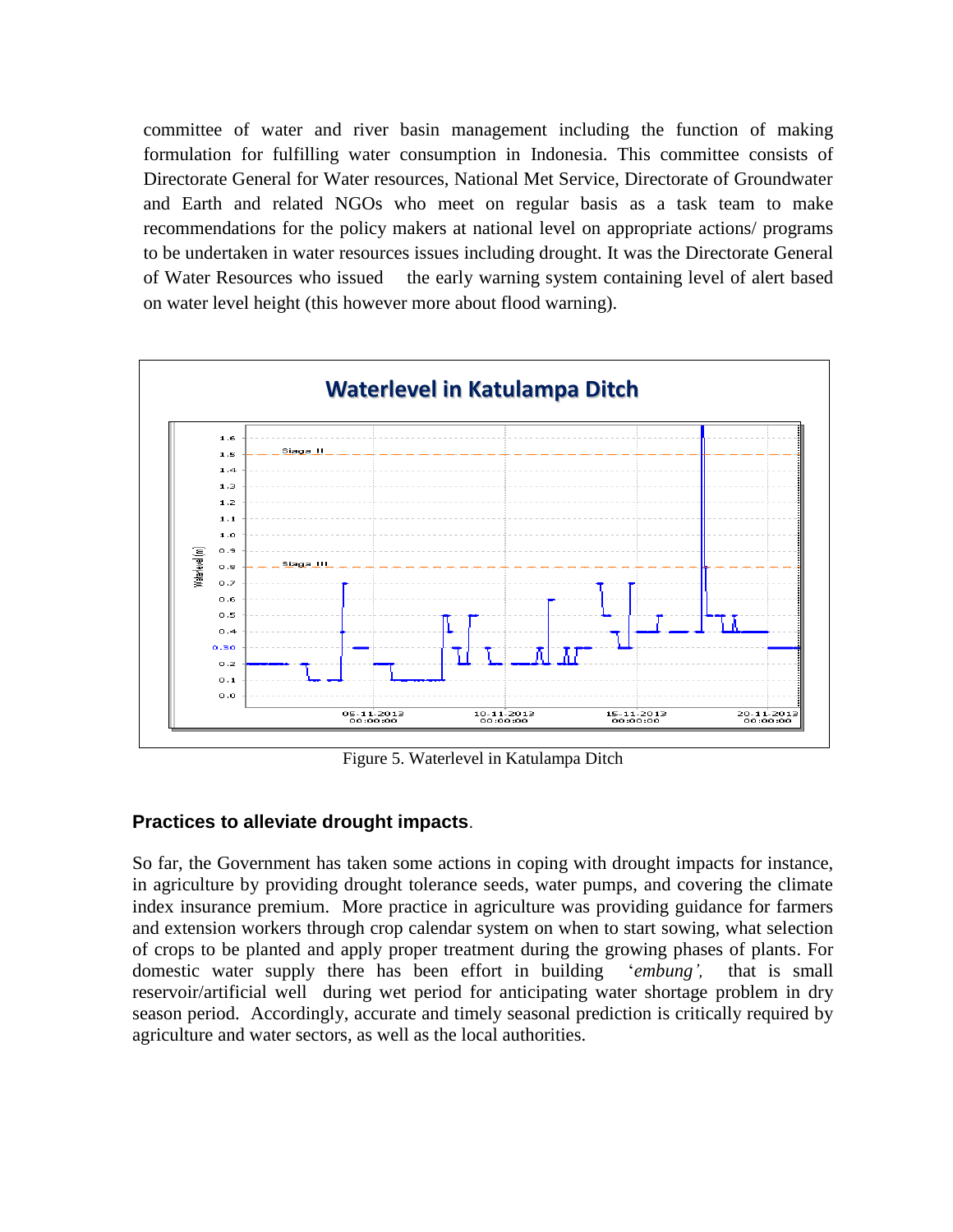In coping with annual forest and bush fires evidences in part of Eastern Sumatra and Kalimantan regions, at the national level the Indonesia Government issued President Decree No 45 on Forest Protection in 2004. Moreover, at the provincial level, there was several Governor acts on forest fire control applied as instruments in which decree of alert was defined by several drought trigger parameters such as rainfall, temperature and SPI. At the field level, Fire Danger Rating Index (FDRS) delivered as an early warning information valid for one week forecast. FDRS contains of fire weather index and flammable level forecast based on meteorological condition (air temperature, relative humidity, and rainfall amount). It was as a join product of three national agencies i.e. Ministry of Forestry, National Space Agency (LAPAN) and the Meteorological Agency (BMKG).



Figure 6. Sample of FDRS February 2014 (prediction)

At the national level, there is "National Board for Disasters Management", functioning mainly on emergency response, but not particularly designated for drought management and preparedness.

#### **The need for knowledge and skills on drought management**:

Producing a better seasonal climate prediction is an essential need for Indonesia to meet the requirement of climate sensitive sectors such as agriculture, water, health and forestry. Improvement of forecasters' skill and capacity is trivial to enable them producing more accurate and timely seasonal to sub seasonal prediction for each part of the region with their local characteristics. Frequent climate anomaly evidences such as in 2010 and 2013 made it more difficult to predict the season onset and length for users.